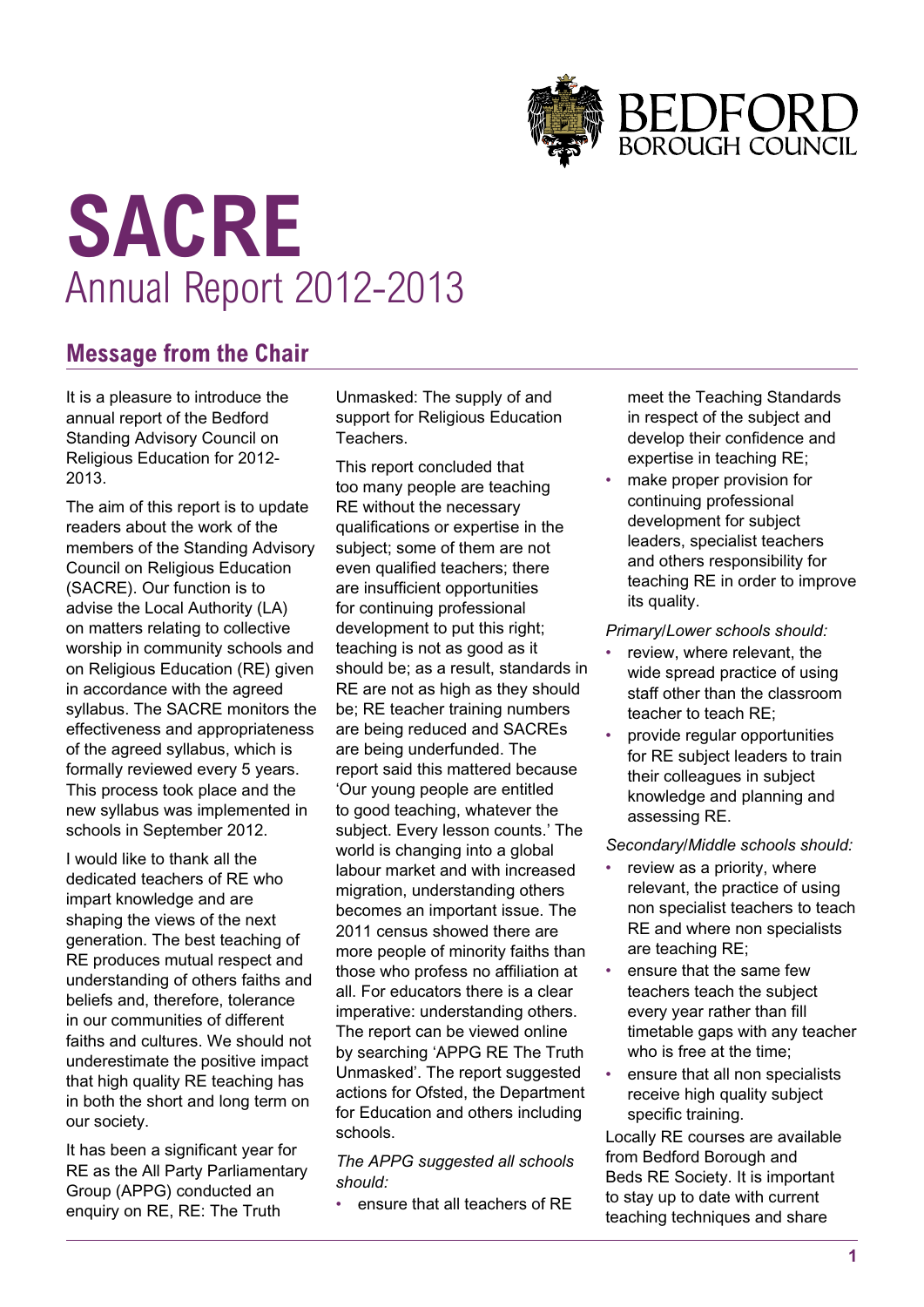good practise. I would encourage all schools to invest in staff training in RE. The benefits will include improving our children's educational standards and the development of tolerance in our multi faith society. Support is on offer from SACRE through Carrie Traill - LA adviser to SACRE (who works with the teaching school alliance) Carrie.traill@bedford.gov. uk . Free materials for teaching RE are available at The Bedfordshire Resource Centre, located at St Mark's Church, Calder Rise, Brickhill, Bedford MK41 7UY. Free DVD's, artefact boxes, over 500 books and articles of faith to support excellent RE teaching. Visit the website www.beds-reresources.org.uk for downloads and a list of available resources. The office is open at St Mark's on weekdays between 9am-5pm.

#### **Ofsted Inspections**

Currently schools monitor Spiritual, Moral, Social and Cultural (SMSC) in RE lessons. Bedford Borough School Standards and Interventions Team have been tracking SMSC as part of the Ofsted results and note that Ofsted are focusing on SMSC in the leadership and management of the school. Therefore we strongly advise that schools are tracking SMSC across the whole school and not just in RE lessons. SACRE will continue to monitor SMSC results.

#### **NASACRE**

At the AGM of NASACRE (the board that oversees all SACRE boards) both the speakers and groups attending expressed a clear desire for a positive outcome for SACRE's and their future to support RE education in their local areas.

I would like to express my

thanks to Jane Winterbone Chief Education Officer at Bedford Borough Council who has maintained the commitment of funds to Bedford SACRE. This funding enables training to take place, bursaries for RE school visits and bursaries to enable schools to achieve the RE Kite mark which in the coming year will be part of improving teaching standards in our schools. And I would like to record the debt of gratitude to the previous Chair of SACRE Jane Chipperton whose dedication and understanding of RE has provided a wealth of knowledge over many years for Bedford SACRE, Jane remains a valuable part of the RE community in a number of roles.

January 2013 saw Bedford Council of Faiths lead the annual Holocaust Memorial event at by the Anne Frank Tree in Russell Park, Bedford. Guests then attended The Civic Holocaust Memorial day commemoration at The Harper Suite, Bedford. Newnham Middle school and Goldington Academy students performed songs, a Bedfordshire University group performed a drama and local group Promethidion performed. Eleven memorial candles were lit by individuals representing different parts of our community and Newnham Middle school pupil Freddy Budek (who is a descendent of a Holocaust survivor) composed and performed his own song, a very talented 13 year old. With standing room only the venue was full of individuals who had come to remember all those who suffered and lost their lives in the Holocaust. All the choirs, actors and singers delighted us with their performances. This was a

successful event and a key date in our community calendar.

I would like to thank Carrie Traill, LA adviser to SACRE and SACRE clerk, Greg Jeffrey for their commitment and professionalism in enabling Bedford SACRE to run efficiently. There have been some membership changes this year, we have said thank you and goodbye to those who have come to the end of their term as SACRE members and welcomed new members. Greg has patiently made the many emails and phones calls to enable these changes.

And finally I will complete my report by thanking all of you who teach RE to our children, teach well and let us all be inspired by the words of Nelson Mandela;

"No one is born hating another person because of the colour of his skin, or his background, or his religion. People must learn to hate, and if they can learn to hate, they can be taught to love, for love comes more naturally to the human heart than its opposite." *Nelson Mandela, Long Walk to Freedom*

"Education is the most powerful weapon which you can use to change the world." *Nelson Mandela*

I am pleased to commend this report to you.



**Kristy Adams** *(Chair of the Bedford SACRE, 2013)*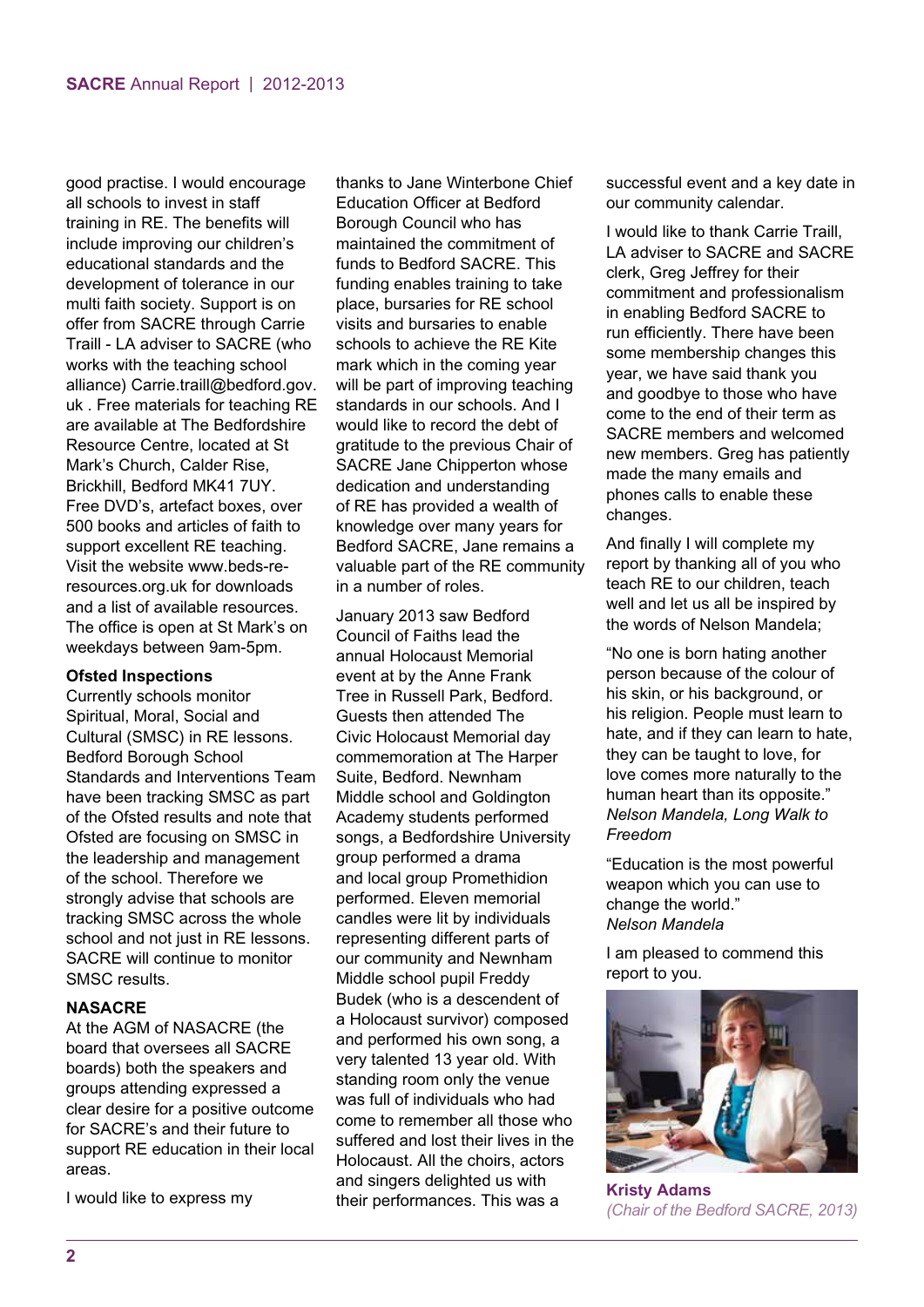# **Standards in Religious Education**

From January 2012 SMSC continues to be reported on in the Ofsted framework but does not have a separate grade. Community Cohesion no longer features in the framework.

Between September 2012 and January 2013, a total of twenty Bedford Borough Schools were inspected under the new Ofsted framework. Of these twelve were lower schools, four were middle schools, three were upper/secondary schools and one was a special school.

Evidence of SMSC was used to contribute to overall judgements in the four key areas on some but not all occasions:

- Quality of teaching  $-3$  times leading to an overall judgment in those schools of good.
- Leadership and management  $-12$  times leading to 3 outstanding judgements and 9 good.
- Behaviour and safety of pupils  $-5$  times leading to 1 outstanding, 3 good and 1 requires improvement judgements.

This analysis is worked out on 20 comments made in 19 Bedford Borough School inspections. One school received SMSC comments in two areas and two schools received no SMSC comments at all.

## **Bedford Borough RE Examination Results in 2013**

# **Religious Studies: Exam: GCSE Short Course**

Across the Borough 461 students were entered for this examination across five Bedford Borough Schools. Of these 53.8% gained a grade between A\* and C and 95.2% between A\* to G. 'White British' students made up the majority of these entries (290) with "Pakistani" students in the next largest group (32). The cohort was made up of 222 girls and 239 boys. Girls outperformed the boys at grades A\* - C (62.6% to 45.6%)

## **Comparison to 2012**

The number of students entered for this examination fell by 71 students in 2012; this reflects a two year downward trend. The percentage gaining between A\* - C also dropped by 4.3% from 2012. The picture regarding gender representation remains the same as in 2012 as girls continue to outperform

boys at grades A\* - C however the gender gap in performance grew by 5%.

## **Religious Studies: Exam: GCSE Full Course**

Six of the seven Borough's upper schools entered students for this examination. 795 students were entered across the Borough. One school entered considerably more students than the other five. (Sharnbrook 397) the next closest was Wootton Upper School (289 students). 72.3% of students gained grades A\* - C with 99.5% gained A\* - G. Again, White British students represented the largest group entered (573).Any Other White Background students were the second largest group entered (62). The cohort was made up of 422 girls and 373 boys. Girls outperformed the boys at grades  $A^* - C$  (76.5% - 67.6%).

## **Comparison to 2012**

77 more students were entered for this examination than 2012. This is the third year of increased student numbers studying full course RE in Bedford Borough schools. Since 2010, 420 more students have studied full course RE. The percentage of students gaining an A\* - C rose slightly on 2012. 1.9% but the percentage of students achieving A\*-G rose by 1.3%. In 2012, girls also outperformed the boys at grade A\* - C and for the second year running girls attainment fell, 1.3% from 2012, 2.7 since 2011.

## **End of Key Stage 5 outcomes**

The data shown reflects those students leaving school in Year 13 and does not include the Year 12 results for the current year. These will be reported when the students are at the end of Key Stage 5.

## **Religious Studies: Exam: GCE AS Level**

33 students completed Key Stage 5 from 4 different upper schools with an AS in RE. 18.2% gained a grade between  $A - B$ . Of the 33 students entered, 16 were White British. The cohort was made up of 26 girls and 7 boys. Girls outperformed boys at grade A – B (23.1% to 18.2%)

## **Comparison with 2012**

9 more students were entered for this examination in 2013 compared to 2012. Outcomes at grades A-B fell by 6.8%.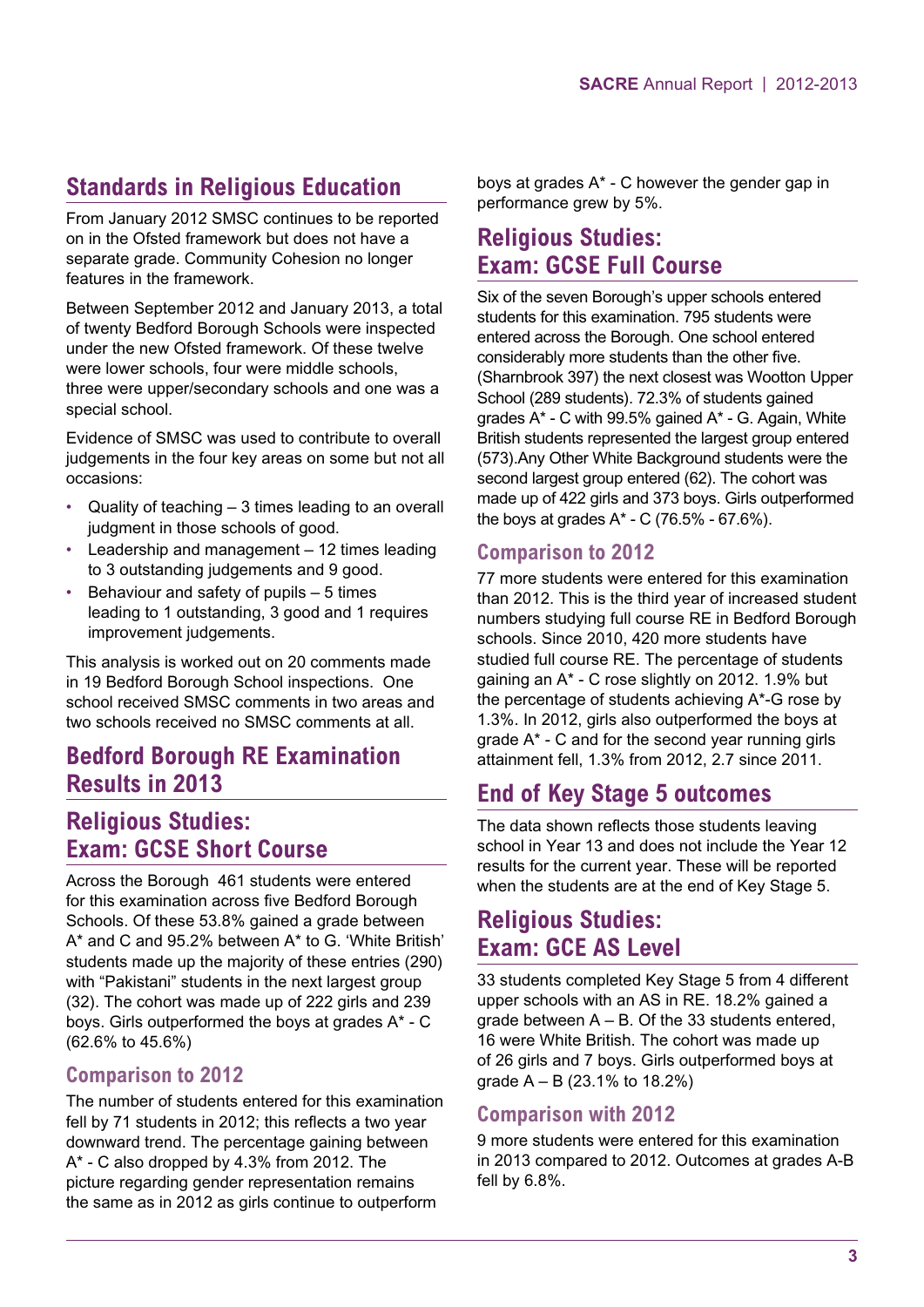## **Religious Studies: Exam: GCE A Level**

64 students were entered across 4 upper schools. Of these 3.1% gained an A\* in their examination. 20.3% gained between A\* - A, 53.1% between A\* - B and 100% between A\* - E. White British students represented the majority ethnic grouping at 32 students with the 7 Any Other White students forming the second largest group. The cohort was made up of 45 girls and 19 boys. Boys outperformed the girls at grades  $A^*$  - B (57.9% - 51.1%).

## **Comparison with 2012**

Entries were slightly down in 2013, (+4 students). The percentage of students attaining at either a grade A\* or A rose in 2013 by 1.1% but the percentage of students obtaining grade A\* - B dropped by 1.3%. For the second year running, boys outperformed girls with girls attainment at grades A\* - B, the attainment gap grew to 6.8% from 0.2% in 2012.

# **LA Agreed Syllabus and Launch Events**

Three events were planned with "RE Today" to support the new LA Agreed Syllabus.

- Effective and Engaging Teaching and Learning with the new Syllabus, 4 July 2012;
- Assessment for Learning in RE: Beyond the tick box, 8 October 2012;
- Teaching Three Religions, 30 January 2013.

Flyers advertising these events were circulated around our local schools on numerous occasions.

| <b>Syllabus Event</b>          | <b>Effective and Engaging</b><br><b>Teaching and Learning with</b><br>the new Syllabus, 4 July 2012 | <b>Assessment for Learning in</b><br>RE: Beyond the tick box,<br>8 October 2012 | <b>Teaching Three Religions,</b><br><b>30 January 2013</b> |
|--------------------------------|-----------------------------------------------------------------------------------------------------|---------------------------------------------------------------------------------|------------------------------------------------------------|
| <b>Total Number of Schools</b> |                                                                                                     | 29                                                                              | 29                                                         |
| Lower Schools                  |                                                                                                     |                                                                                 |                                                            |
| Middle Schools                 |                                                                                                     |                                                                                 |                                                            |
| <b>Upper Schools</b>           |                                                                                                     |                                                                                 |                                                            |
| Special Schools & PRU          |                                                                                                     |                                                                                 |                                                            |

## **In school support**

Across the academic year, no schools requested in school support for RE.

## **Development opportunities for RE teachers**

The first lower school RE PSG in 2012/2013 was held on 25 October 2012 with a focus on SMSC in the curriculum. Five lower schools attended this meeting.

The first Middle and Upper School PSG meeting for leaders of RE was scheduled for 17 December 2012 however this had to be rescheduled for 4 February 2013 for pragmatic reasons.

Lower School PSG meetings were held on 12 February and 24 April 2013. Five lower schools attended these meetings.

The second Middle and Upper School PSG meeting

for leaders of RE was held on 4 February 2013; the focus of the session was sharing good practice in the classroom and curriculum development. Five schools attended this meeting. The final meeting was held on 1 July 2013. The focus of this session was SMSC development and ten schools attended.

## **Advice and Support for Schools**

Many schools use the support and resources provided by Jane Chipperton, Religious Education Adviser for the Diocese of St Albans, who oversees a resource base at St Mark's Church Centre, Brickhill. The resource collection and Beds RE website (www.beds-re-resources.org.uk/), support the multi faith approach of the agreed syllabus, which is available throughout the day and in school holidays. SACRE members wish to express their thanks to the Diocese of St Albans, St. Mark's Brickhill and Jane Chipperton for providing this service.